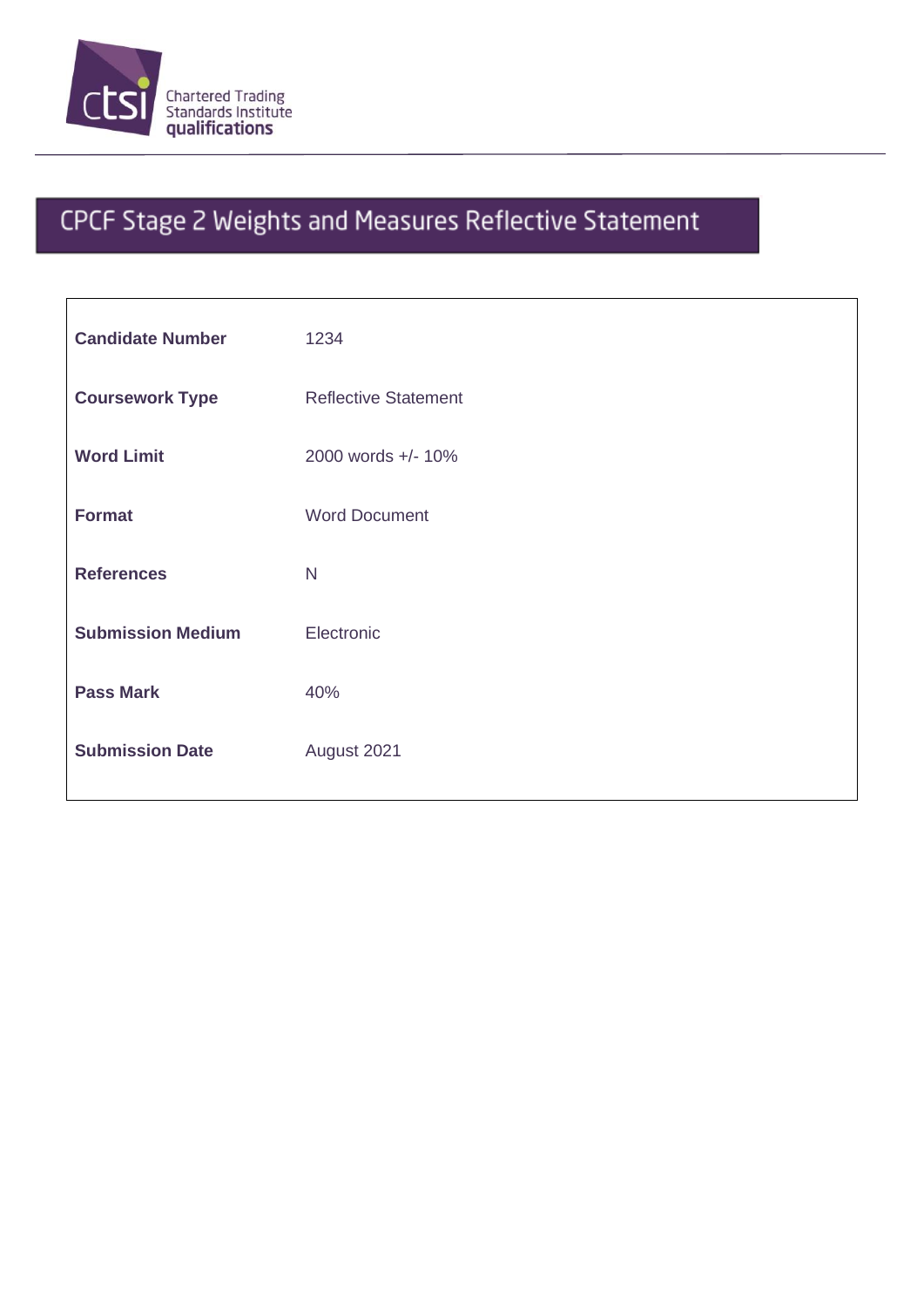It had been a hard piece of kit to find, an Automatic Gravimetric Filling Instrument, but I persevered. I needed this for my portfolio, and I was going to stop at nothing until I found one.

God, but when I found one the panic really sank in. Intimidating, I thought as I scoured OIML R-61 trying to wrap my head around the testing procedure. Hm, bingo! Knowledge hub – great open discussion and even a template verification form which I amended for the task at hand.

Details of the equipment requested from the trader, check. Time to see if we had an appropriate control instrument. Right it must have an error no greater than one fifth of the max permissible deviation and maximum permissible pre-set error of the fills under test. We have one! Great. I made sure that it was calibrated with working standards weights prior to the inspection. With that sorted I arranged a date for the inspection – I selected a date that was a couple of weeks away to allow me enough time to do my research.

Time to put some work in, hours really, making sure I fully understood the testing required, the accuracy classes, the difference between those and the reference classes and the markings. By this point, I must've been able to recite OIML R-61 in my sleep. Okay, it finally made sense – time to test my knowledge against a qualified Inspector internally and get a grasp of the practical limitations and difficulties the inspection might have but by George, I think I've got it.

As the trader had sent me the instruments details, I was able to calculate the number of fills I would need to test and the permissible errors prior to the inspection – that took some of the pressure off. Maximum permissible deviation from each fill from average…. Calculated. I even remembered to multiply the inservice inspection maximum permissible deviation by the class designation factor. A short lived boost to my confidence.

The day finally arrived… in at the deep end I thought to myself as we approached the business premises. I had driven past the premises many times, but never really knew what lurked inside… As a Trainee Inspector, I had been out with qualified Inspectors on countless visits, however, this was the first time I had organised and led an inspection on my own. Scared? Yes. Nervous? Yes, but what I lacked in confidence I surely made up for in enthusiasm. The Inspector reassured me that they were there to spot me, but only as a last resort – was that reassuring? I think it might have made me feel worse in hindsight. Would I ever shake this imposters syndrome? I had to push these thoughts to the side so that I could concentrate on the task at hand.

One last chance to mentally go over my inspection plan before the baptism of fire. I am as ready as I will ever be. Let's get this done. The inspection begins.

A good introduction is always the best way to start. Notice of Powers didn't need issuing as the inspection was arranged previously, less paperwork – great. Mask, steel toe capped boots, goggles,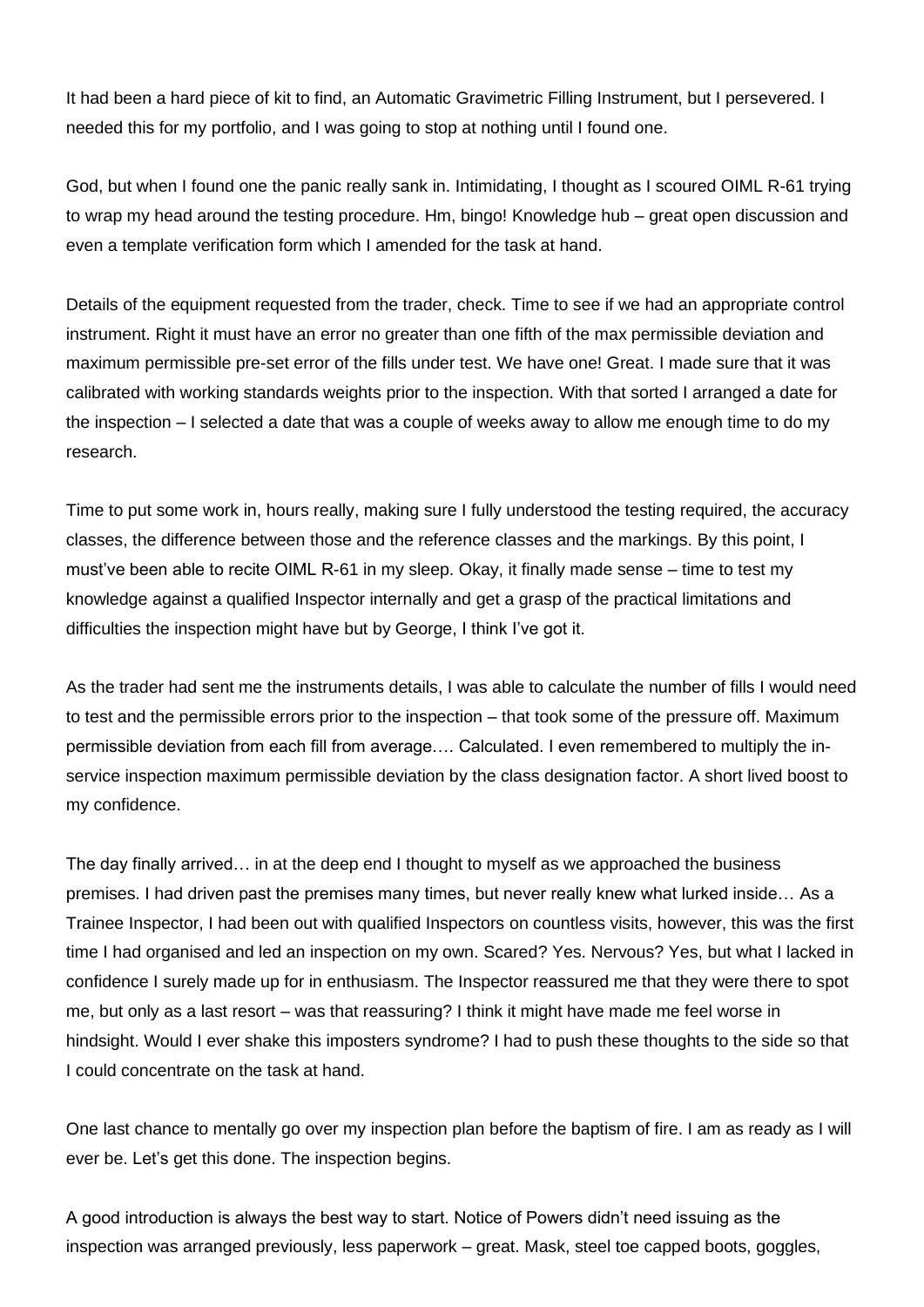white coat, hair net, high visibility vest and a cap – wow I look the part I thought – at least this bit I was familiar with having undertaken inspections in busy premises before.

Right, first things first, warm up the instrument and check its markings and visual inspection.

- Name or identification mark of the manufacturer  $-$  yes
- Name or identification mark of the importer  $-$  yes
- Date of manufacture of the instrument  $-$  yes
- Serial number and type designation of the instrument  $-$  yes
- Product designation yes
- Temperature range  $-$  yes
- Electrical supply voltage  $-$  yes
- Electrical supply frequency yes
- Pneumatic/hydraulic pressure yes
- Maximum fill  $-$  yes
- Rated minimum fill yes
- Maximum rate of operation  $-$  yes
- Type approval  $-$  yes
- Indication of the accuracy class  $-$  yes
- Reference value for the accuracy class  $-$  yes
- Scale interval yes
- Maximum capacity  $-$  yes
- Minimum capacity  $-$  yes

So many markings I thought to myself, and they are just the applicable ones to this specific instrument! I moved my way through my test record form. Something was missing though – the instrument didn't have the verification markings I would expect – nor did it look as though it had been secured in line with its type approval certificate. Unfortunately, due to the Coronavirus pandemic and the small space we were occupying the compliance manager wasn't around for me to make my enquiries. Time to be decisive, could the markings have been removed due to wear and tear? It was a slightly older piece of equipment, and I had determined that it was in use for trade, something didn't feel right. I decided to move on to the testing whilst we had everything set up, armed to ask these questions at a later time.

First things first, time to calculate the tare weight. I knew how to do this as I had done so many times before. Great.

Now to weigh the test loads. Practical issue brought to the forefront. Lifting 32 loads of 25kg, what was I thinking. One of the employees offered his assistance; crisis avoided – breathe! Records made for each of the test fills. Average calculated.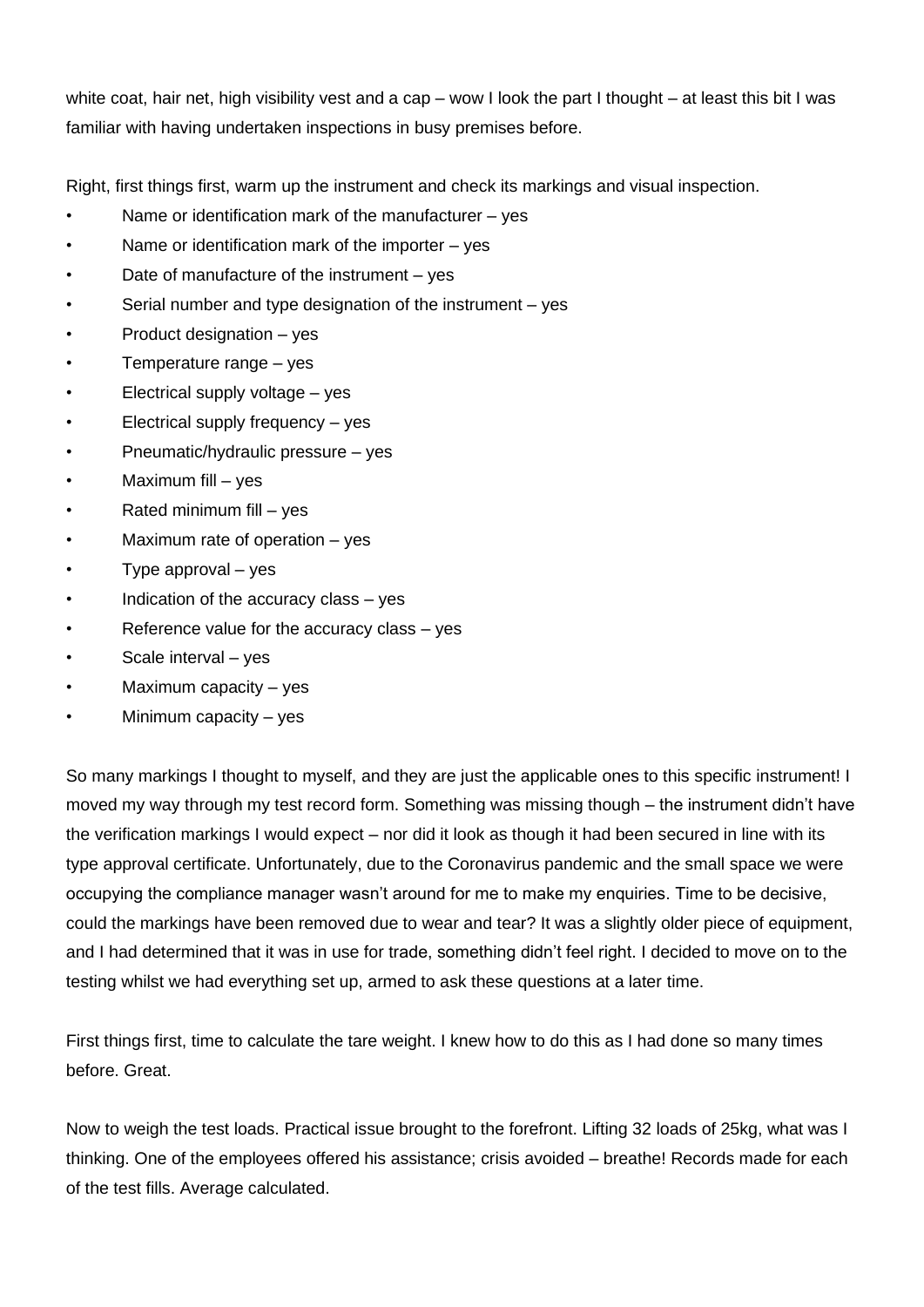Time to compare the results with the requirements of OIML R-61. Max permissible deviation of fill from average was less than or equal to the required figure. Pass. Average minus pre-set value was less than or equal to the required figure. Pass.

Okay, the instrument was within the permitted errors for an in-service inspection – that's great but in the back of my mind I kept thinking, has this instrument ever been verified? I began doubting myself. Am I right? Should this instrument be stamped? I almost wanted to ask my observing officer. NO – I thought to myself, something isn't adding up.

I safely packed up the equipment and made my way to find the compliance manager.

I explained to the compliance manager that because they pack goods by weight using this instrument, it needs to be passed as fit for use for trade – this was also because they didn't undertake any final weight checks on a different piece of equipment, such as a verified NAWI. The compliance manager stared back at me blankly and stated that the instrument was calibrated every six months. Right let's try this again. I explained that this meant that it must have been tested by an inspector, a notified body or an authorised representative to ensure that it was working within the permitted errors when it was first placed on the market and that this process was separate to calibration. I went into further detail stating that when an instrument is passed as fit for use for trade, a certificate of conformity is issued. This document would relate to their specific instrument and include its serial number to state that it had been tested and conforms to the standards and tolerances required at verification stage. It would also check that the instrument matches the declaration of conformity and the type examination certificate.

In the back of my mind all I could think of was that this situation perfectly highlights the issue with selfverification. It had allowed an unstamped piece of equipment to be placed on the market for years. This coupled with changing departmental priorities had meant that the trader hadn't been visited in this time and that the issue had not been discovered.

It was impossible to tell at this point whether this had been deliberately done by the trader – maybe to allow for a price advantage due to the difference in cost for stamped vs unstamped equipment? Or was it a genuine oversight? Either way, the instrument needed to be verified. What were my options? If I prevented the business from using this piece of equipment, they wouldn't be able to trade. Would it be proportionate to allow the trader to continue to use the instrument for a short period until verification took place? The instrument was within the in-service permissible errors and it had recently been calibrated. The financial cost of having the instrument verified seemed like an appropriate penalty for failing to do so in the first place. It felt like my mind was racing a mile a minute. I paused. I was happy to allow the trader to continue to use the instrument, as long as it was verified as soon as possible. I took a second to run this past the inspector present, hoping for a reassuring nod, there it was – they agreed with my course of action. I ensured that all of this information was put in writing to the trader for their records and logged the details on our internal system.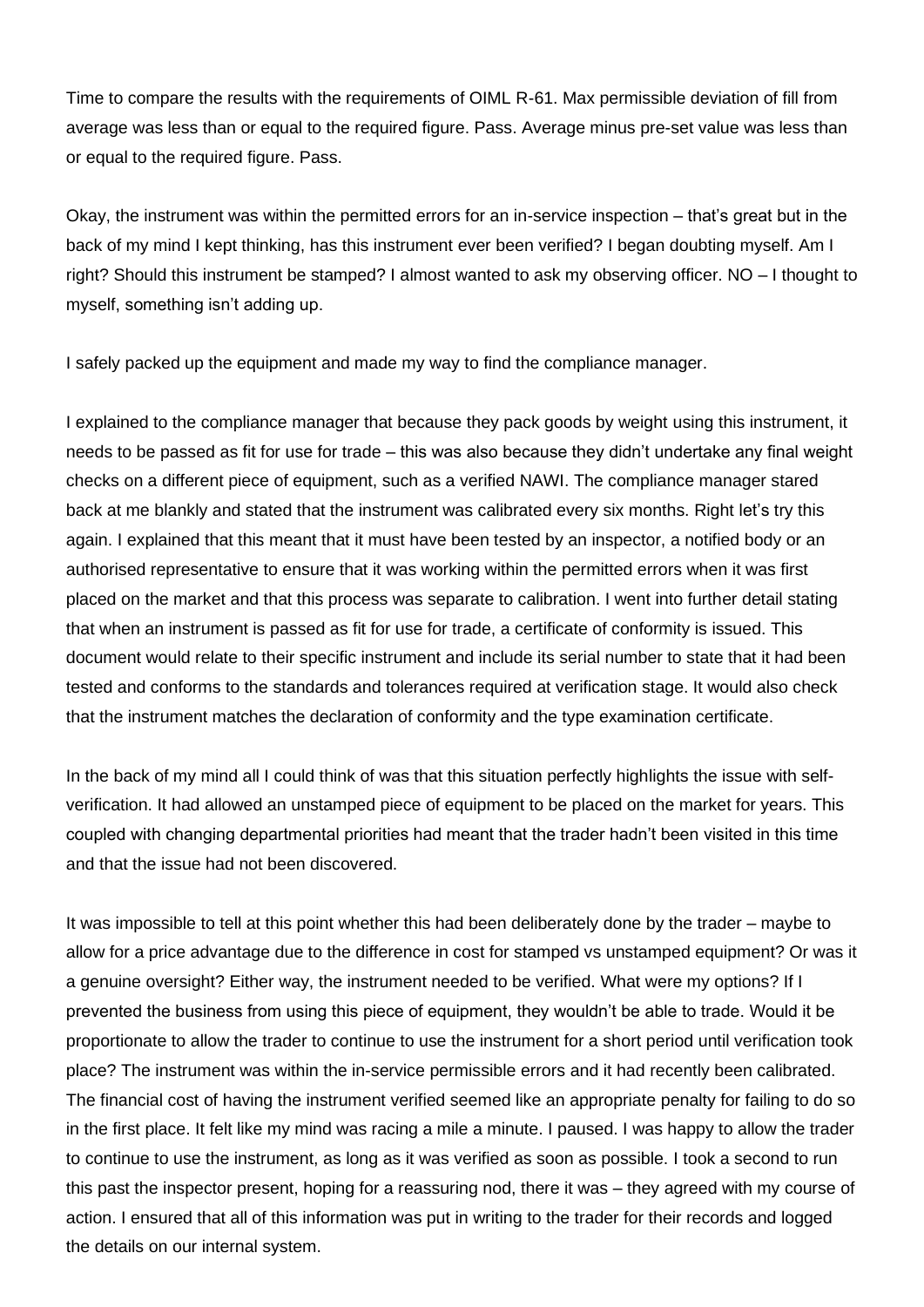The trader promptly organised for the manufacturer, who I checked was an authorised representative, to come and verify the instrument within a week.

Less than a week later, I received the certificate of conformity, just as expected.

As we were leaving, I wondered whether I had forgotten anything in the confusion of it all, the inspector with me had remained silent, I must have done what was required of me.

Finding out that I was to undertake this inspection completely filled me with dread. My entire experience of weights and measures had been throughout a pandemic. I didn't feel ready and couldn't understand why I had been put in this position when I didn't feel capable. I tried to offset these feelings of doubt by making sure I was completely prepared – by knowing that I had the support of the department, and my allocated inspector if I needed it and by making sure that I knew the legislation like the back of my hand *(OIML R-61 was simple enough but for automatic gravimetric instruments the applicable legislation could have been the Measuring Instruments Regulations 2016, The Weighing Instruments (Automatic Gravimetric Filling Instruments) Regulations 2006, The Weighing Equipment (Automatic Gravimetric Filling Instrument) Regulations 2000, or The Weighing Equipment (Filling and Discontinuous Totalising Automatic Weighing Machines) Regulations 1986 – so just a few!)*

Although I knew the above, I couldn't help but feel like I was a bit of a fraud. A trainee dressed up as an inspector. I failed to see that at the time, the only way to really feel like an inspector, was to become one. To be supported by the department and empowered to be able to make decisions like the above for myself.

I didn't for a second think that I would be walking into a situation whereby the instrument wasn't even verified – and no amount of reading or preparation could have equipped me for that. Managing that situation could have only come from first-hand experience. In retrospect I am glad that the inspector allowed me to form my own opinion without stepping in. This put the pressure on me to think on my feet and I was equally glad that I was able to run my thought process past them before making the final decision. However, at the time, all I wanted was for the inspector to take over – they had been in a similar situation before and they knew how to handle it – but they trusted that I would be able to handle it as well.

This visit taught me that businesses, no matter how large or small, may not fully understand the requirements that the instruments that they use have to comply with. As well as that, the compliance manager that I dealt with wasn't really sure of the language I was using. In visits since, I have made sure to tailor my vocabulary to the level required for the person I am speaking to.